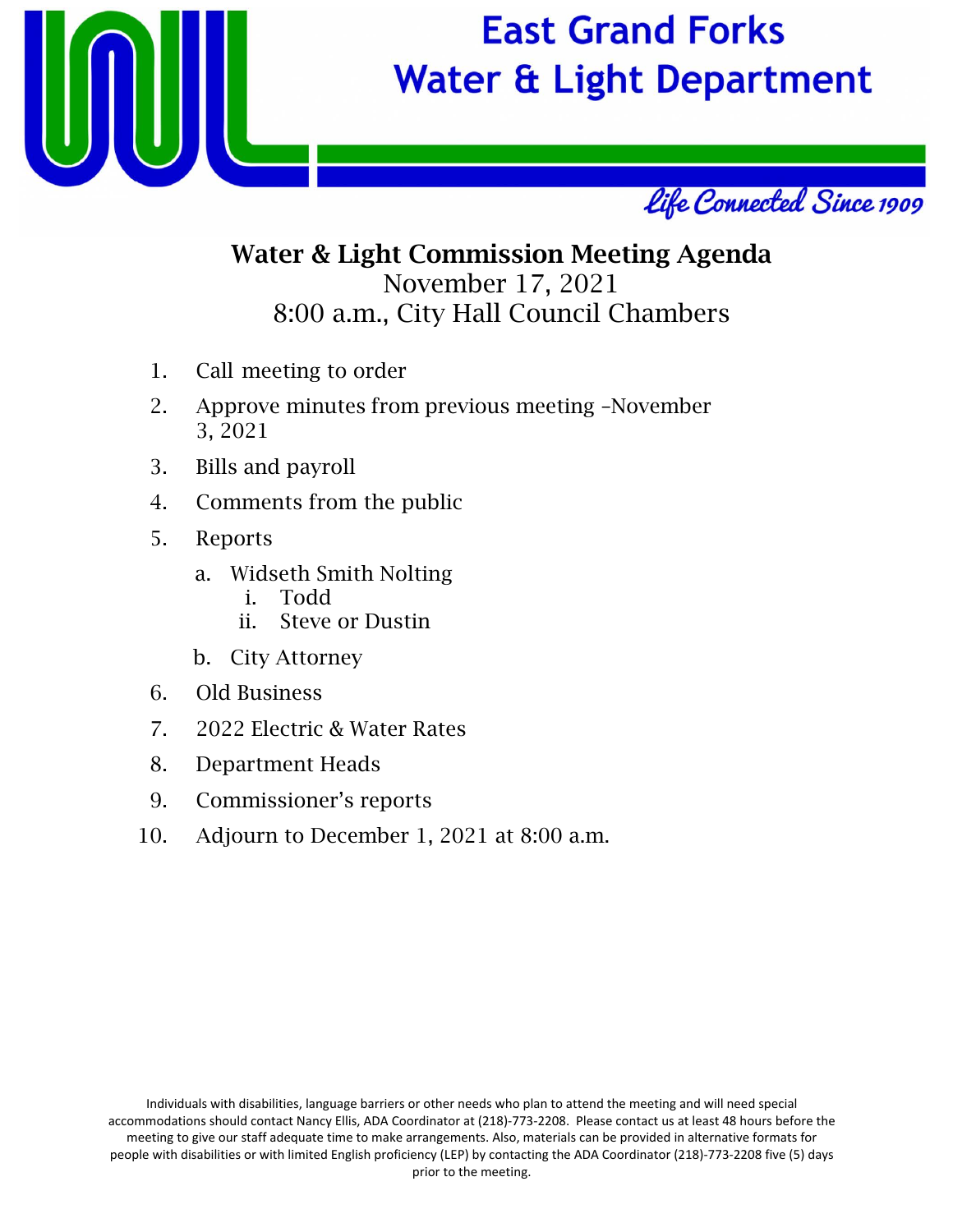Minutes of the regular meeting of the Water, Light, Power and Building Commission of the City of East Grand Forks, Minnesota on November 3, 2021 at 8:00 a.m held in the City Council Chambers. Present: Grinde, Beauchamp, Quirk, DeMers Absent: None

Also present: Keith Mykleseth, Ron Galstad, Brian Johnson, Jeff Olson, Steve Emery, Brianna Feil, Kevin Hatcher, Corey Thompson and Karla Anderson.

It was moved by Commissioner Beauchamp seconded by Commissioner Quirk that the minutes of the previous regular meeting of October 20, 2021, be approved as read. Voting Aye: Grinde, Beauchamp, Quirk, DeMers Voting Nay: None

It was moved by Commissioner Quirk seconded by Commissioner Beauchamp to authorize the Secretary to issue payment of the recommended bills and payroll in the amount of \$175,089.31. Voting Aye: Grinde, Beauchamp, Quirk, DeMers Voting Nay: None

It was moved by Commissioner Quirk seconded by Commissioner DeMers to authorize WSN to prepare plans and specs for the 2022 Watermain Replacement project. Voting Aye: Grinde, Beauchamp, Quirk, DeMers Voting Nay: None

It was moved by Commissioner Quirk seconded by Commissioner Beauchamp approving Brady Martz & Associates to provide audit services for the Water & Light Commission for 2021. Voting Aye: Grinde, Beauchamp, Quirk, DeMers Voting Nay: None

It was moved by Commissioner Quirk seconded by Commissioner DeMers to approve the request to post the Electric and Water Distribution Superintendent Position; direct staff to notify the Civil Service Secretary to begin the hiring process; advertising internally and externally simultaneously for the nonunion position.

Voting Aye: Grinde, Beauchamp, Quirk, DeMers Voting Nay: None

It was moved by Commissioner Quirk seconded by Commissioner Beauchamp to approve the proposed Memorandum of Agreement for the Master Electrician Position with the Teamsters Local 120 Union. Voting Aye: Grinde, Beauchamp, Quirk, DeMers Voting Nay: None

It was moved by Commissioner Quirk seconded by Commissioner Beauchamp to adjourn at 9:03 am to the next regular meeting on November 17, 2021 at 8:00 am to be held in the City Council Chambers. Voting Aye: Grinde, Beauchamp, Quirk, DeMers Voting Nay: None

> Lori Maloney Commission Secretary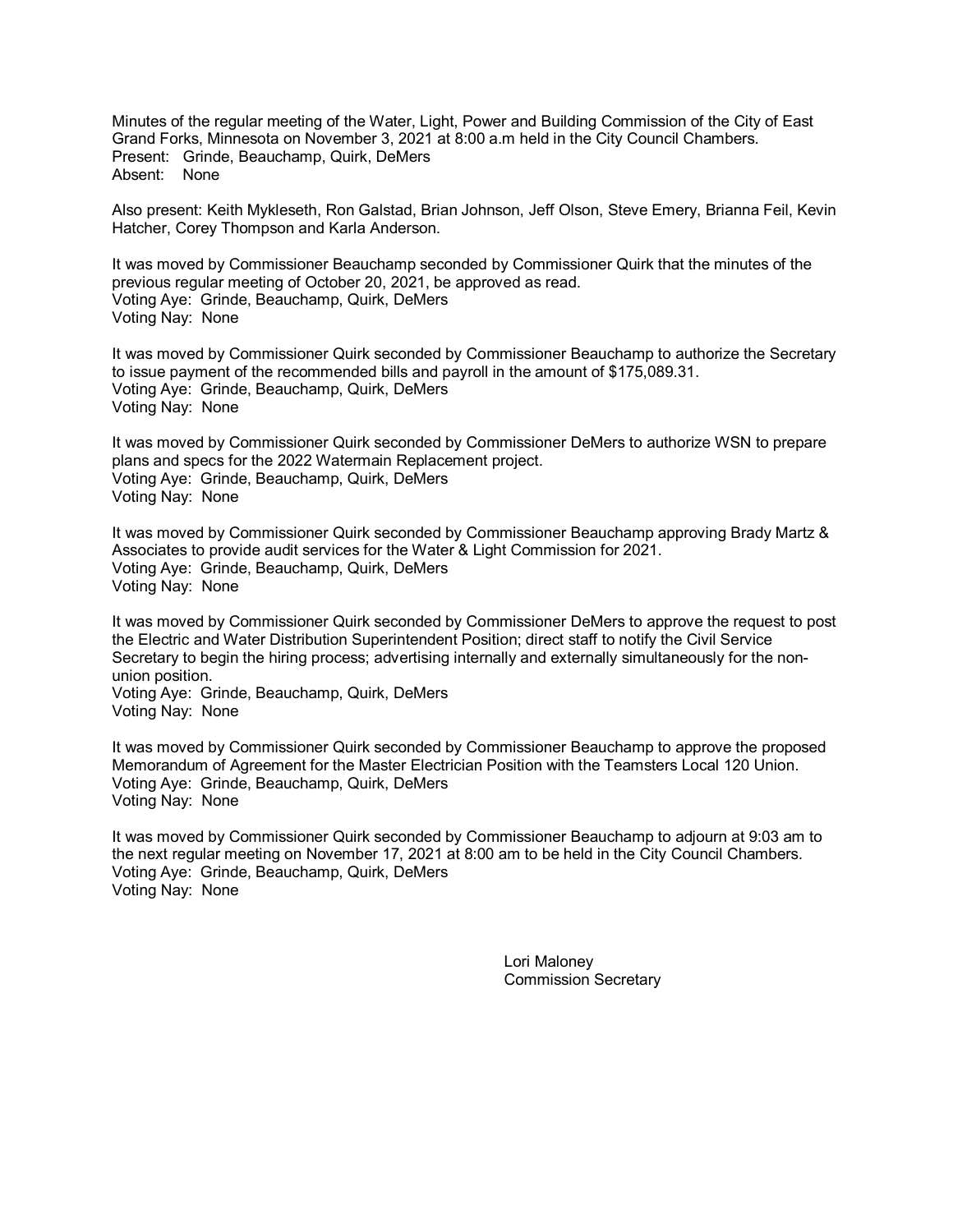### Accounts Payable

Check Register Totals Only

Printed: 11/10/2021 - 11:34 AM User: khatcher



**City of East Grand Forks** P. O. Box 373 East Grand Forks, MN 56721

(218) 773-2483

| <b>Check</b> | <b>Date</b> | <b>Vendor No</b> | <b>Vendor Name</b>        | <b>Amount</b> | <b>Voucher</b> |
|--------------|-------------|------------------|---------------------------|---------------|----------------|
| 517232       | 11/10/2021  | <b>COM500</b>    | Commissioner of Revenue   | 53,108.00     | $\overline{0}$ |
| 517233       | 11/10/2021  | <b>HAL500</b>    | Halstad Telephone Company | 1,535.20      | $\overline{0}$ |
| 517234       | 11/10/2021  | <b>MMP501</b>    | MMPA c/o Avant Energy     | 744,153.85    | $\overline{0}$ |
|              |             |                  | Check Total:              | 798,797.05    |                |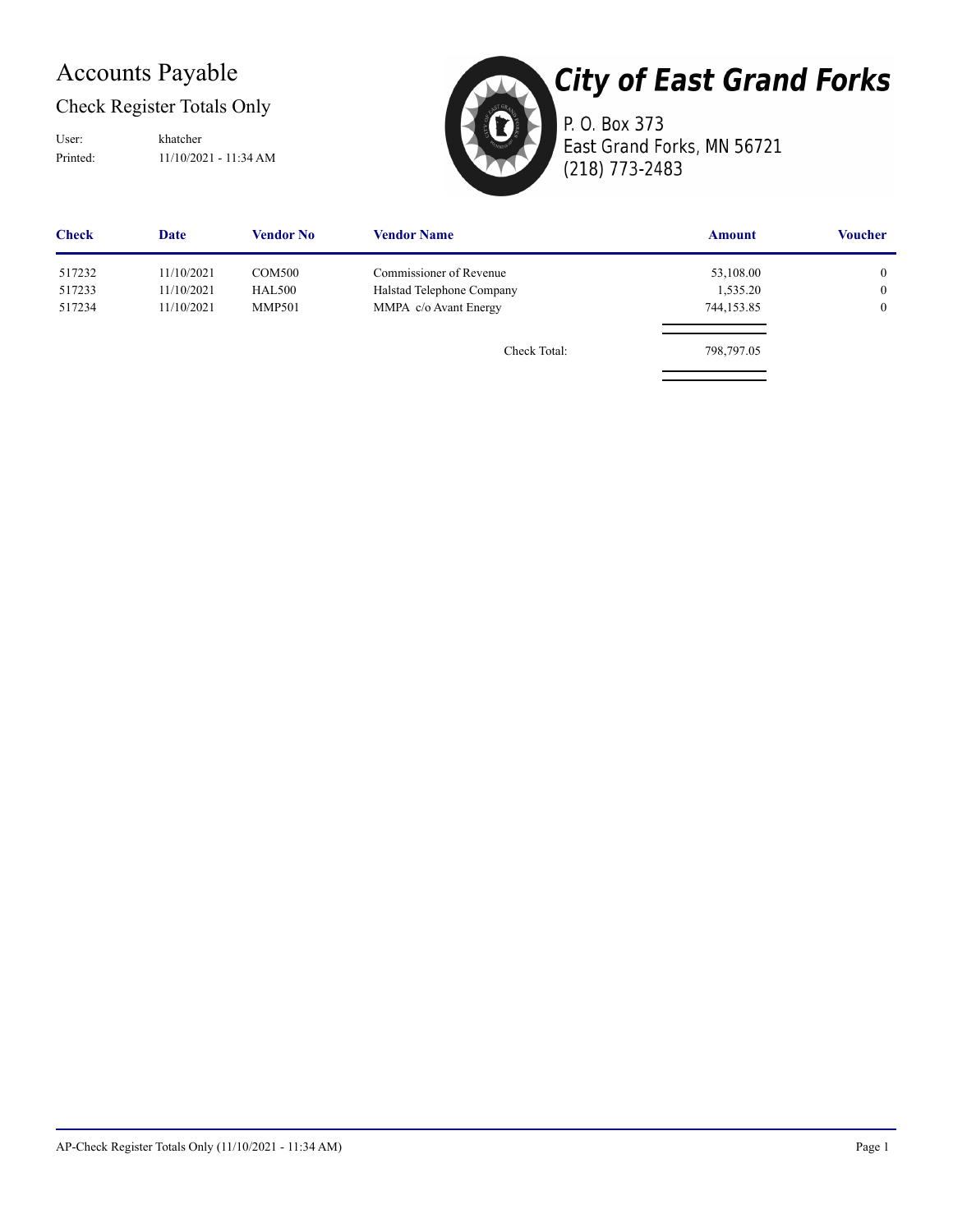### Accounts Payable

### Check Register Totals Only

Printed: 11/15/2021 - 1:44 PM User: khatcher



P. O. Box 373 East Grand Forks, MN 56721 (218) 773-2483

| <b>Check</b> | <b>Date</b> | <b>Vendor No</b> | <b>Vendor Name</b>                  | <b>Amount</b> | <b>Voucher</b>   |
|--------------|-------------|------------------|-------------------------------------|---------------|------------------|
| 517235       | 11/17/2021  | UB*01194         | Jessica Alcozer                     | 23.31         | $\boldsymbol{0}$ |
| 517236       | 11/17/2021  | AMC501           | AM Conservation Group Inc           | 915.04        | $\boldsymbol{0}$ |
| 517237       | 11/17/2021  | <b>AME505</b>    | American Welding & Gas, Inc.        | 2,199.25      | $\boldsymbol{0}$ |
| 517238       | 11/17/2021  | <b>AQU501</b>    | Aqua-Pure Inc                       | 6,444.35      | $\boldsymbol{0}$ |
| 517239       | 11/17/2021  | <b>ARA500</b>    | <b>Aramark Uniform Services</b>     | 196.12        | $\mathbf{0}$     |
| 517240       | 11/17/2021  | <b>BOR501</b>    | Border States Electric Supply       | 190.25        | $\mathbf{0}$     |
| 517241       | 11/17/2021  | <b>COL500</b>    | Cole Papers Inc                     | 50.15         | $\mathbf{0}$     |
| 517242       | 11/17/2021  | <b>COM505</b>    | Complete Pest Control Inc           | 775.00        | $\mathbf{0}$     |
| 517243       | 11/17/2021  | <b>COP500</b>    | Copy Cat Printing                   | 672.75        | $\mathbf{0}$     |
| 517244       | 11/17/2021  | <b>CUS501</b>    | Custom Aire Inc                     | 1,391.50      | $\mathbf{0}$     |
| 517245       | 11/17/2021  | <b>DIG501</b>    | Digi Key Corp 590699                | 81.28         | $\mathbf{0}$     |
| 517246       | 11/17/2021  | <b>EGF501</b>    | <b>EGF City</b>                     | 530,189.71    | $\mathbf{0}$     |
| 517247       | 11/17/2021  | <b>EXP501</b>    | Exponent                            | 245.00        | $\mathbf{0}$     |
| 517248       | 11/17/2021  | <b>FOR505</b>    | Forum Communications Company        | 515.00        | $\mathbf{0}$     |
| 517249       | 11/17/2021  | <b>FRO501</b>    | Frontier Energy Inc                 | 714.94        | $\mathbf{0}$     |
| 517250       | 11/17/2021  | <b>GAL501</b>    | Galstad Jensen & McCann PA          | 992.25        | $\boldsymbol{0}$ |
| 517251       | 11/17/2021  | <b>GOP501</b>    | Gopher State One-Call               | 137.70        | $\boldsymbol{0}$ |
| 517252       | 11/17/2021  | <b>HAW501</b>    | Hawkins Inc                         | 725.00        | $\boldsymbol{0}$ |
| 517253       | 11/17/2021  | UB*01265         | Mikayla Hudak                       | 85.94         | $\boldsymbol{0}$ |
| 517254       | 11/17/2021  | <b>HAR501</b>    | Local Ace                           | 87.72         | $\mathbf{0}$     |
| 517255       | 11/17/2021  | <b>MMU501</b>    | MN Municipal Utilities Assoc        | 465.00        | $\boldsymbol{0}$ |
| 517256       | 11/17/2021  | <b>NAL501</b>    | Nalco Company                       | 1,053.50      | $\mathbf{0}$     |
| 517257       | 11/17/2021  | <b>NOR501</b>    | North-Holt Electric Inc             | 4,485.50      | $\boldsymbol{0}$ |
| 517258       | 11/17/2021  | <b>ORN501</b>    | Ornamental Iron Company             | 255.00        | $\mathbf{0}$     |
| 517259       | 11/17/2021  | <b>RED501</b>    | Red Wing Business Advantage Acct    | 175.00        | $\mathbf{0}$     |
| 517260       | 11/17/2021  | <b>RMB500</b>    | RMB Environmental Laboratories, Inc | 95.00         | $\mathbf{0}$     |
| 517261       | 11/17/2021  | STO568           | William & Jennifer Stocker          | 500.00        | $\mathbf{0}$     |
| 517262       | 11/17/2021  | <b>SUN500</b>    | Sun Dot Communications, LLC         | 89.99         | $\mathbf{0}$     |
| 517263       | 11/17/2021  | <b>UNI502</b>    | Univar Solutions USA Inc            | 11,024.76     | $\mathbf{0}$     |
| 517264       | 11/17/2021  | UB*01264         | Trent & Kelsey Wagner               | 167.11        | $\boldsymbol{0}$ |
| 517265       | 11/17/2021  | <b>WAT501</b>    | Water & Light Department            | 2,013.38      | $\boldsymbol{0}$ |
| 517266       | 11/17/2021  | <b>XCE501</b>    | Xcel Energy                         | 177.80        | $\mathbf{0}$     |
| 517267       | 11/17/2021  | <b>XCE502</b>    | Xcel Energy                         | 4,573.58      | $\boldsymbol{0}$ |
|              |             |                  |                                     |               |                  |

Check Total: 571,707.88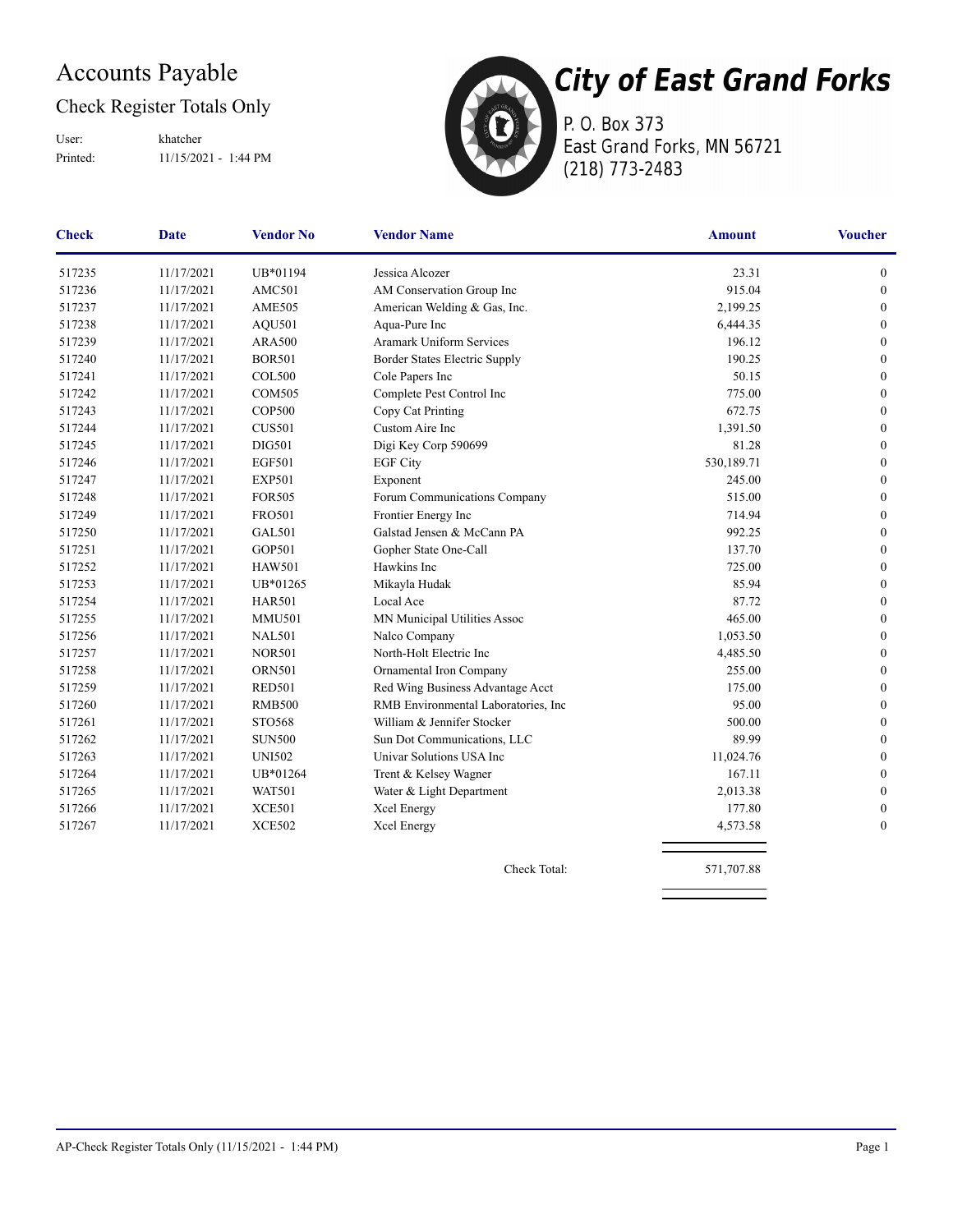### **11-17-21 Rebates**

|                                                       | Total       | \$895.00 |
|-------------------------------------------------------|-------------|----------|
| <b>Residential Weatherization Stocker - 5 Windows</b> |             | \$500.00 |
| Refrigerator & Dishwasher                             | Rowell      | \$125.00 |
| <b>ECM</b>                                            | Knudsvig    | \$150.00 |
| AC Tune up                                            | Pilon $(2)$ | \$120.00 |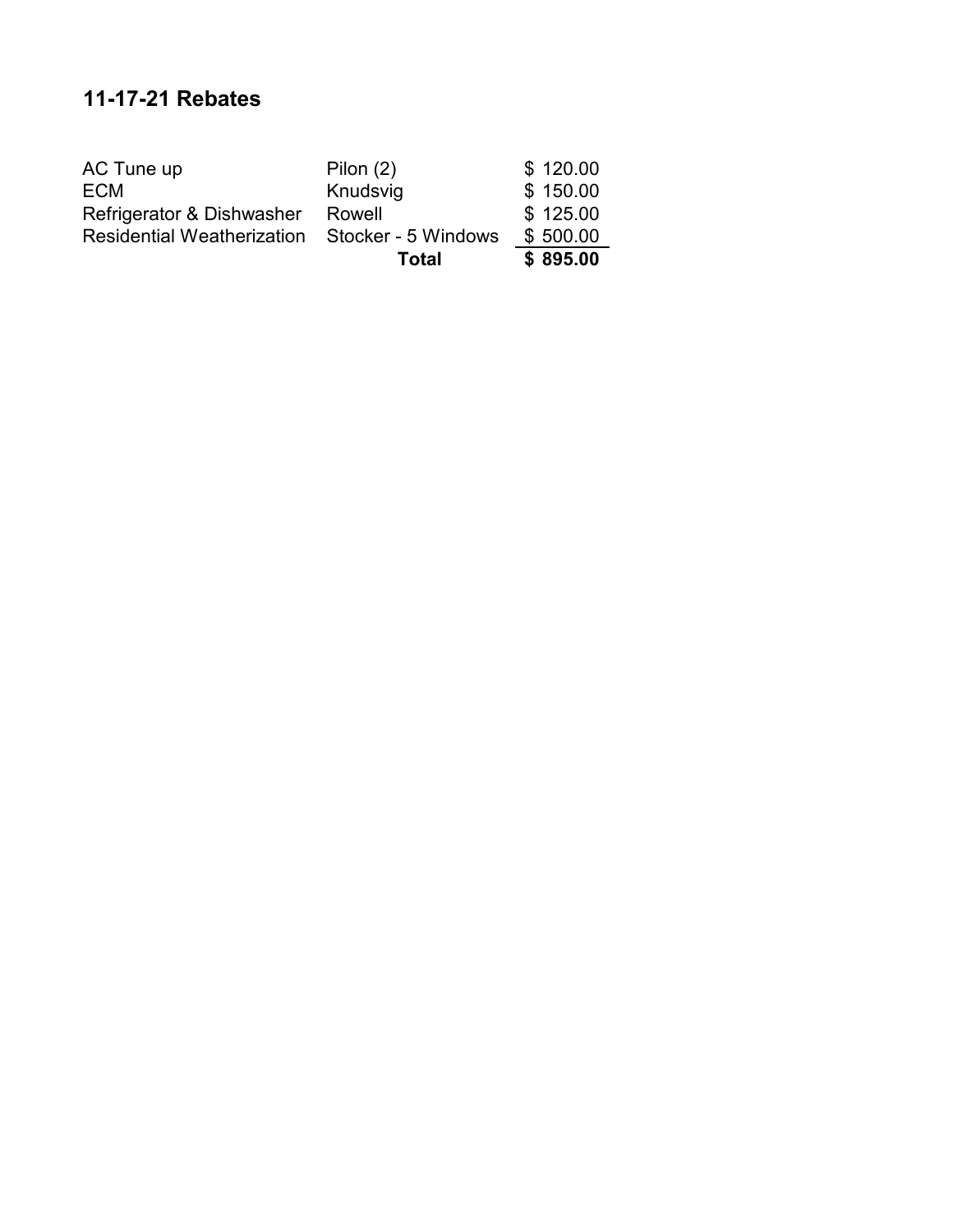### **Request for Water and Light Commission Action**

11-15-2021 Date: Water and Light Commission To: Keith Mykleseth From: Proposed 2022 Rates and Fees RE:

#### **Background:**

Attached are the proposed Electric and Water Rates for 2022. Additional information to be provided at the meeting.

#### **Recommendation:**

Recommend the Water and Light Commission approve the proposed 2022 Electric and Water Rates and Fees as presented. Instruct staff to draft the 2022 rate resolutions for signature.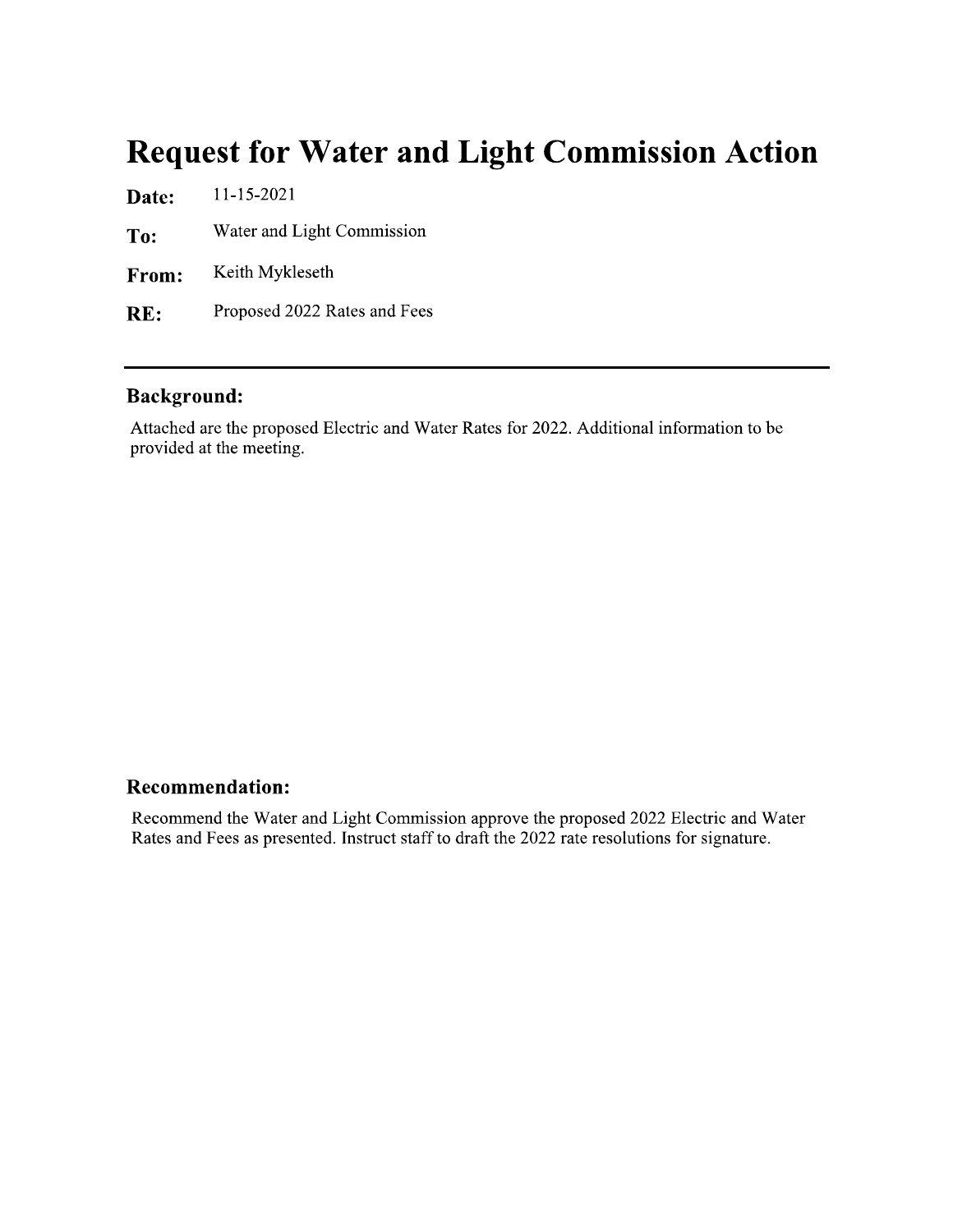

Life Connected Since 1909

## 2022 WATER RATES AND FEES PROPOSED

#### WATER RATES

| Residential: | $1st$ 4,000 gallons                    | \$6.83/Thousand |
|--------------|----------------------------------------|-----------------|
|              | <b>Excess gallons</b>                  | \$8.77/Thousand |
| Apartments:  | 1 <sup>st</sup> 4,000 gallons per unit | \$6.83/Thousand |
|              | <b>Excess gallons</b>                  | \$8.77/Thousand |
| Commercial:  | $1st 36,000$ gallons                   | \$6.83/Thousand |
|              | <b>Excess gallons</b>                  | \$8.77/Thousand |

#### Minnesota Dept of Health Water Service Fee

Allwaterconnectionsare charged a fee of 81¢ per month which is sent to the MN Dept of Health.

#### WATER FIXED CHARGES

| 5/8"           | Meter                             | \$9.33 per month   |
|----------------|-----------------------------------|--------------------|
| 3/4"           | Meter                             | \$9.33 per month   |
| 1"             | Meter                             | \$14.99 per month  |
| $1\frac{1}{2}$ | Meter                             | \$29.98 per month  |
| 2"             | Meter                             | \$47.97 per month  |
| $2\frac{1}{2}$ | Meter                             | \$59.98 per month  |
| 3"             | Meter                             | \$89.94per month   |
| 4"             | Meter                             | \$148.26 per month |
| 6"             | Meter                             | \$299.82 per month |
|                | Over 6" Meter call the Department |                    |

#### WATER SERVICE CONNECTION FEE (for new construction)

- 3/4" Regular Meter \$180.00
- 1" Regular Meter \$235.00
- 1 1/2" Regular Meter \$595.00
- 2" Meters & Larger Call the Department

#### SEASONAL DISCONNECT OF WATER SERVICES

From 8:00 a.m. to 4:00 p.m.  $$40.00$ From 4:00 p.m. to 8:00 a.m. & weekends & holidays Department Cost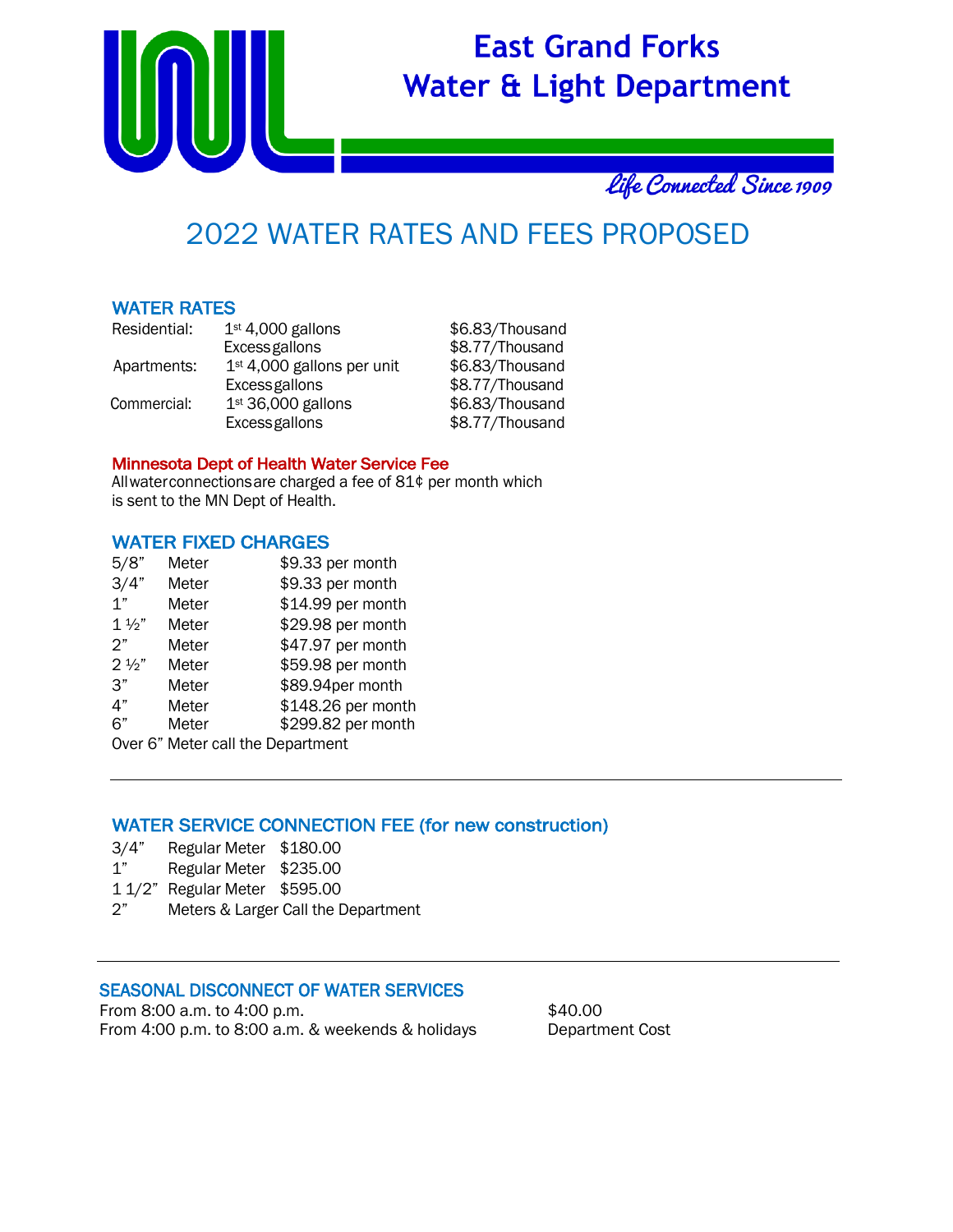

Life Connected Since 1909

## 2021 WATER RATES AND FEES

#### WATER RATES

| Residential: | $1st$ 4,000 gallons          | \$6.70/Thousand |
|--------------|------------------------------|-----------------|
|              | <b>Excess gallons</b>        | \$8.60/Thousand |
| Apartments:  | $1st$ 4,000 gallons per unit | \$6.70/Thousand |
|              | <b>Excess gallons</b>        | \$8.60/Thousand |
| Commercial:  | $1st 36,000$ gallons         | \$6.70/Thousand |
|              | <b>Excess gallons</b>        | \$8.60/Thousand |

#### Minnesota Dept of Health Water Service Fee

Allwaterconnectionsare charged a fee of 81¢ per month which is sent to the MN Dept of Health.

#### WATER FIXED CHARGES

| 5/8"           | Meter                             | \$9.15 per month   |
|----------------|-----------------------------------|--------------------|
| 3/4"           | Meter                             | \$9.15 per month   |
| 1"             | Meter                             | \$14.70 per month  |
| $1\frac{1}{2}$ | Meter                             | \$29.40 per month  |
| 2"             | Meter                             | \$47.04 per month  |
| $2\frac{1}{2}$ | Meter                             | \$58.82 per month  |
| 3"             | Meter                             | \$88.20 per month  |
| 4"             | Meter                             | \$145.40 per month |
| 6"             | Meter                             | \$294.04 per month |
|                | Over 6" Meter call the Department |                    |

#### WATER SERVICE CONNECTION FEE (for new construction)

- 3/4" Regular Meter \$180.00
- 1" Regular Meter \$235.00
- 1 1/2" Regular Meter \$595.00
- 2" Meters & Larger Call the Department

#### SEASONAL DISCONNECT OF WATER SERVICES

From 8:00 a.m. to 4:00 p.m.  $$40.00$ From 4:00 p.m. to 8:00 a.m. & weekends & holidays Department Cost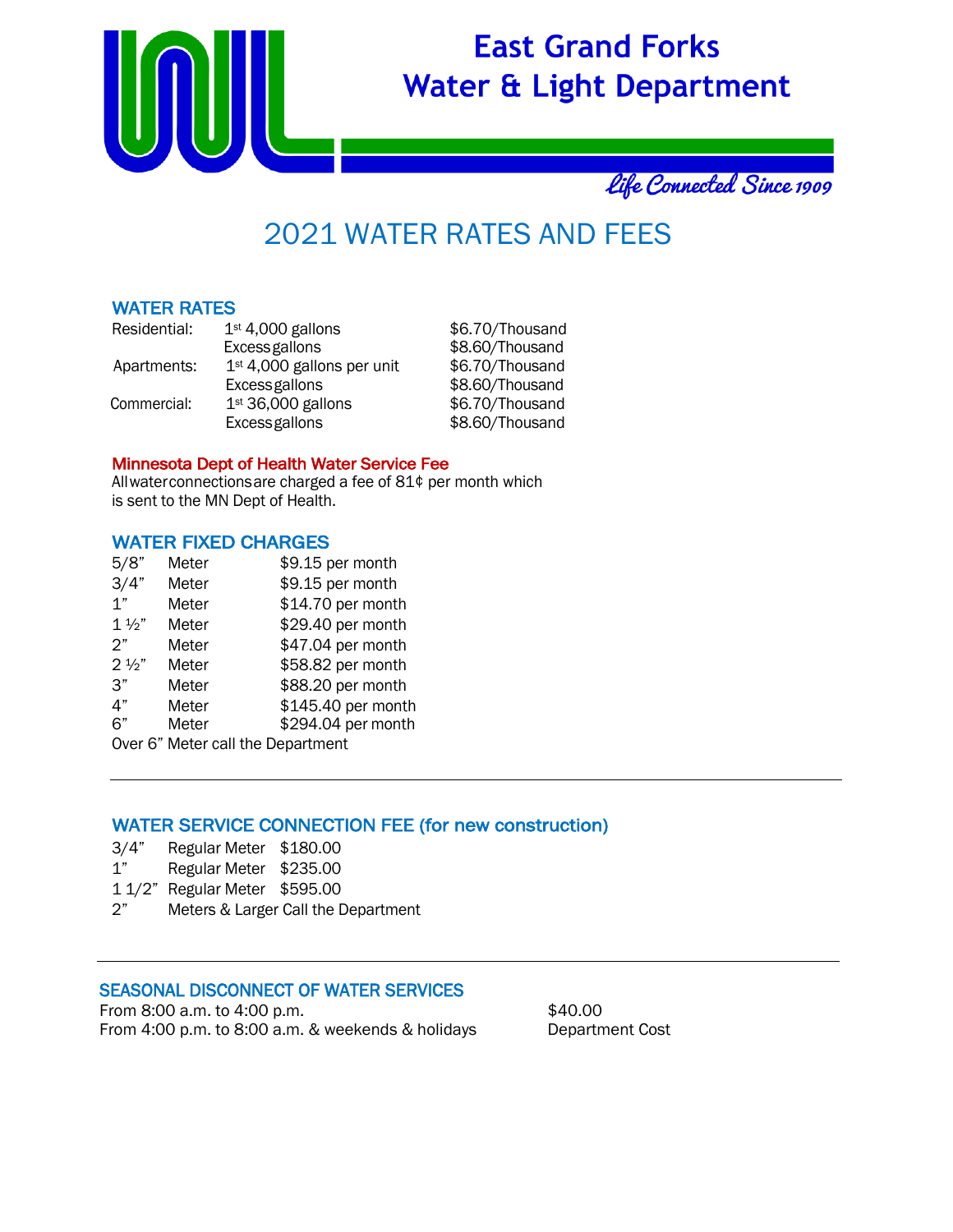



### <sup>2022</sup> ELECTRIC RATES AND FEES PROPOSED

#### ELECTRIC RATES

| <b>Res Gen Electric</b>  | 10.872¢/kwh +- Energy Adj   |
|--------------------------|-----------------------------|
| <b>Res Electric Heat</b> | 10.286¢/kwh +- Energy Adj   |
| Off Peak                 | 7.460¢/kwh +- Energy Adj    |
| Small Commercial         | 8.646¢/kwh +- Energy Adj    |
| Large Commercial         | <b>Call Business Office</b> |
|                          | 218-773-1163                |

#### ELECTRIC FIXED CHARGES

| <b>Res Gen Electric</b>  | \$7.75/month                |
|--------------------------|-----------------------------|
| <b>Res Electric Heat</b> | \$7.75/month                |
| Off Peak                 | \$7.75/month                |
| <b>Small Commercial</b>  | \$9.75/month                |
| Large Commercial         | <b>Call Business Office</b> |
|                          | 218-773-1163                |

#### NEW CONSTRUCTION ELECTRIC FEES Temporary Electric Service

| 120/240 Volt Single Phase | \$60.00 |
|---------------------------|---------|
| Other than above          | Cost    |

#### Electric Underground Installation Charges

#### SEASONAL DISCONNECT OF ELECTRIC SERVICES\*

From 8:00 a.m. to 4:00 p.m.  $$40.00$ From 4:00 p.m. to 8:00 a.m. & weekends & holidays Department Cost

\*Off peak electric meters may not be disconnected seasonally; they must stay connected year round.